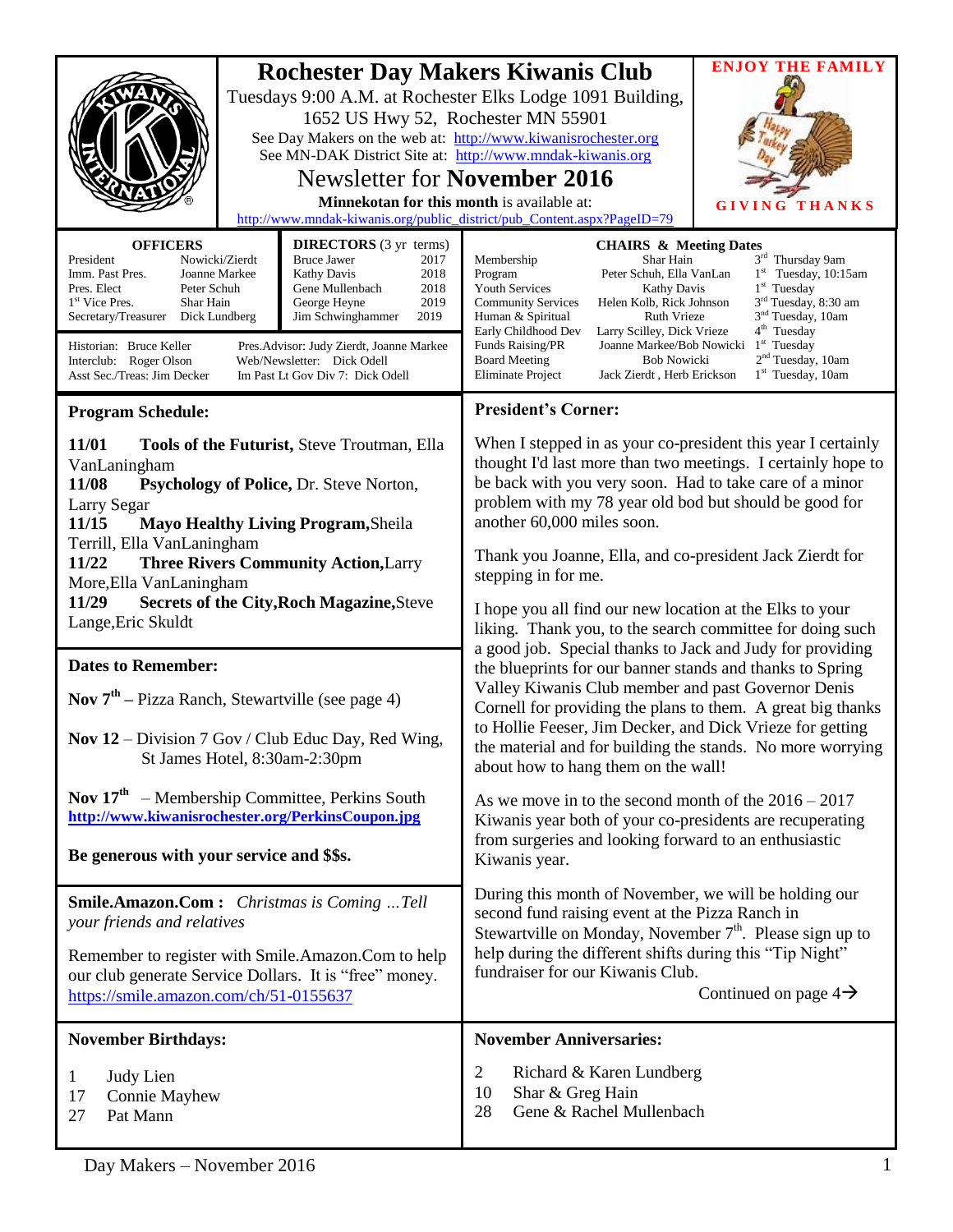| <b>Bank Balance 9/30/2016:</b><br>\$14,028.48<br>Our charitable account will receive a percentage<br><b>Bike Repair Fund:</b><br>269.12<br>\$<br>of each purchase.<br><b>Charitable Account</b><br>199.27<br>\$<br><b>Committee Reports</b><br>Administrative Fund:<br>\$6,046.87<br>Service Fund:<br>\$7,513.22<br><b>Community Service-</b> The committee will be meeting next<br>week.<br>Members on Leave: Don Cain, Ron King, Sara King,<br>Tom Lemke, Bob Mayhew, Connie Mayhew, Peter<br>Early Childhood Development- Up and running with<br>Schuh<br>reading at schools. Help will be needed to distribute<br>books.<br>September Service Hour Statistics: 571 hours by 36<br>members, 55% Participation.<br><b>Program-</b> Programs are scheduled through October.<br><b>October 2016 Board Meeting Summary</b><br>Public Relations- News Release has not been in PB. (It<br>has since been printed).<br>The board discussed the details of our meeting layout in<br>our new Meeting Site at the Rochester Elks Club. This<br>Youth Services- Day Makers are going to attend Century<br>will be adjusted in the future, if necessary. Coffee and<br>Key Club meeting on Friday.<br>cookies will be provided each week, by the Elks, as part<br>of our rent.<br>Richard Lundberg, Secy/Treasurer<br><b>Nov 15 Day Makers Club Meeting:</b><br><b>Take Note</b><br>Reading Oasis at Gage School: Sufficient Funds have<br>been gathered to send in. No further progress since the<br>September board meeting.<br>Please note that our DM November 15 meeting is at the<br>Dan Abraham, 565 1st St SW.<br>Builders Club at the Boys & Girls Club: The Youth<br>Services Committee has decided to suspend our<br>We will meet in the lobby of the 6th floor and be directed<br>involvement at the Boys and Girls Club for this school<br>to our "starting" room from there. After our own little<br>year because of issues with their current management.<br>business meeting, there will be a short presentation on the<br>A letter will be sent to the Boys and Girls Club stating<br>Healthy Living Program (this is not the same as the Dan<br>our decision and the reasons for it. The Builders Club<br>Abraham Healthy Living Center. We suggest you carpool<br>will be designated "inactive" at Kiwanis International.<br>with others to save on parking fees. DO NOT GO TO<br>THE ELKS Lodge ON NOVEMBER 15th.<br>Our clubs members and their friends/relatives need to<br>be reminded to use the smile.amazon.com when<br>Just a note about October: Because of the death of her<br>ordering merchandise from Amazon:<br>son, Amalie Frankel of the Rochester Area Foundation<br>Did you know that Kiwanis Charitable and<br>(RAF) was not able to attend our meeting on October 25<br><b>Educational Corporation of Rochester</b><br>as planned. Instead, Steve Borchardt gave a very<br>Minnesota has a unique AmazonSmile link that<br>interesting presentation on the RAF's Housing Initiative<br>makes it easier for people to find and support<br>Program instead. We hope to have Amalie come some<br>your organization?<br>time in December.<br>What is my organization's unique link?<br>$\bullet$<br>http://smile.amazon.com/ch/51-0155637<br>Ella VanLaningham<br>What does my unique link do?<br>$\bullet$<br>When customers click on your organization's<br>unique link, they skip the process to search for<br>a charity to support among over 1 million<br>eligible charities. Instead, they're taken<br><b>Kiwanis Defining Statement:</b><br>tosmile.amazon.com and are automatically<br>asked if they want to support Kiwanis<br>Kiwanis is a global organization of volunteers<br>Charitable and Educational Corporation of<br>dedicated to improving the world one child and one<br>Rochester Minnesota.<br>community at a time.<br>Continued Next Column $\rightarrow$ | Secretary/Treasurer's Report - 09/13/16: | <b>Secy/Treas Report (Continued):</b> |  |
|------------------------------------------------------------------------------------------------------------------------------------------------------------------------------------------------------------------------------------------------------------------------------------------------------------------------------------------------------------------------------------------------------------------------------------------------------------------------------------------------------------------------------------------------------------------------------------------------------------------------------------------------------------------------------------------------------------------------------------------------------------------------------------------------------------------------------------------------------------------------------------------------------------------------------------------------------------------------------------------------------------------------------------------------------------------------------------------------------------------------------------------------------------------------------------------------------------------------------------------------------------------------------------------------------------------------------------------------------------------------------------------------------------------------------------------------------------------------------------------------------------------------------------------------------------------------------------------------------------------------------------------------------------------------------------------------------------------------------------------------------------------------------------------------------------------------------------------------------------------------------------------------------------------------------------------------------------------------------------------------------------------------------------------------------------------------------------------------------------------------------------------------------------------------------------------------------------------------------------------------------------------------------------------------------------------------------------------------------------------------------------------------------------------------------------------------------------------------------------------------------------------------------------------------------------------------------------------------------------------------------------------------------------------------------------------------------------------------------------------------------------------------------------------------------------------------------------------------------------------------------------------------------------------------------------------------------------------------------------------------------------------------------------------------------------------------------------------------------------------------------------------------------------------------------------------------------------------------------------------------------------------------------------------------------------------------------------------------------------------------------------------------------------------------------------------------------------------------------------------------------------------------------------------------------------------------------------------------------------------------------------------------------------------------------------------------------------------------------------------------------------------------------------------------------------------------------------------------------------------------------------------------------------|------------------------------------------|---------------------------------------|--|
|                                                                                                                                                                                                                                                                                                                                                                                                                                                                                                                                                                                                                                                                                                                                                                                                                                                                                                                                                                                                                                                                                                                                                                                                                                                                                                                                                                                                                                                                                                                                                                                                                                                                                                                                                                                                                                                                                                                                                                                                                                                                                                                                                                                                                                                                                                                                                                                                                                                                                                                                                                                                                                                                                                                                                                                                                                                                                                                                                                                                                                                                                                                                                                                                                                                                                                                                                                                                                                                                                                                                                                                                                                                                                                                                                                                                                                                                                                            |                                          |                                       |  |
|                                                                                                                                                                                                                                                                                                                                                                                                                                                                                                                                                                                                                                                                                                                                                                                                                                                                                                                                                                                                                                                                                                                                                                                                                                                                                                                                                                                                                                                                                                                                                                                                                                                                                                                                                                                                                                                                                                                                                                                                                                                                                                                                                                                                                                                                                                                                                                                                                                                                                                                                                                                                                                                                                                                                                                                                                                                                                                                                                                                                                                                                                                                                                                                                                                                                                                                                                                                                                                                                                                                                                                                                                                                                                                                                                                                                                                                                                                            |                                          |                                       |  |
|                                                                                                                                                                                                                                                                                                                                                                                                                                                                                                                                                                                                                                                                                                                                                                                                                                                                                                                                                                                                                                                                                                                                                                                                                                                                                                                                                                                                                                                                                                                                                                                                                                                                                                                                                                                                                                                                                                                                                                                                                                                                                                                                                                                                                                                                                                                                                                                                                                                                                                                                                                                                                                                                                                                                                                                                                                                                                                                                                                                                                                                                                                                                                                                                                                                                                                                                                                                                                                                                                                                                                                                                                                                                                                                                                                                                                                                                                                            |                                          |                                       |  |
|                                                                                                                                                                                                                                                                                                                                                                                                                                                                                                                                                                                                                                                                                                                                                                                                                                                                                                                                                                                                                                                                                                                                                                                                                                                                                                                                                                                                                                                                                                                                                                                                                                                                                                                                                                                                                                                                                                                                                                                                                                                                                                                                                                                                                                                                                                                                                                                                                                                                                                                                                                                                                                                                                                                                                                                                                                                                                                                                                                                                                                                                                                                                                                                                                                                                                                                                                                                                                                                                                                                                                                                                                                                                                                                                                                                                                                                                                                            |                                          |                                       |  |
|                                                                                                                                                                                                                                                                                                                                                                                                                                                                                                                                                                                                                                                                                                                                                                                                                                                                                                                                                                                                                                                                                                                                                                                                                                                                                                                                                                                                                                                                                                                                                                                                                                                                                                                                                                                                                                                                                                                                                                                                                                                                                                                                                                                                                                                                                                                                                                                                                                                                                                                                                                                                                                                                                                                                                                                                                                                                                                                                                                                                                                                                                                                                                                                                                                                                                                                                                                                                                                                                                                                                                                                                                                                                                                                                                                                                                                                                                                            |                                          |                                       |  |
|                                                                                                                                                                                                                                                                                                                                                                                                                                                                                                                                                                                                                                                                                                                                                                                                                                                                                                                                                                                                                                                                                                                                                                                                                                                                                                                                                                                                                                                                                                                                                                                                                                                                                                                                                                                                                                                                                                                                                                                                                                                                                                                                                                                                                                                                                                                                                                                                                                                                                                                                                                                                                                                                                                                                                                                                                                                                                                                                                                                                                                                                                                                                                                                                                                                                                                                                                                                                                                                                                                                                                                                                                                                                                                                                                                                                                                                                                                            |                                          |                                       |  |
|                                                                                                                                                                                                                                                                                                                                                                                                                                                                                                                                                                                                                                                                                                                                                                                                                                                                                                                                                                                                                                                                                                                                                                                                                                                                                                                                                                                                                                                                                                                                                                                                                                                                                                                                                                                                                                                                                                                                                                                                                                                                                                                                                                                                                                                                                                                                                                                                                                                                                                                                                                                                                                                                                                                                                                                                                                                                                                                                                                                                                                                                                                                                                                                                                                                                                                                                                                                                                                                                                                                                                                                                                                                                                                                                                                                                                                                                                                            |                                          |                                       |  |
|                                                                                                                                                                                                                                                                                                                                                                                                                                                                                                                                                                                                                                                                                                                                                                                                                                                                                                                                                                                                                                                                                                                                                                                                                                                                                                                                                                                                                                                                                                                                                                                                                                                                                                                                                                                                                                                                                                                                                                                                                                                                                                                                                                                                                                                                                                                                                                                                                                                                                                                                                                                                                                                                                                                                                                                                                                                                                                                                                                                                                                                                                                                                                                                                                                                                                                                                                                                                                                                                                                                                                                                                                                                                                                                                                                                                                                                                                                            |                                          |                                       |  |
|                                                                                                                                                                                                                                                                                                                                                                                                                                                                                                                                                                                                                                                                                                                                                                                                                                                                                                                                                                                                                                                                                                                                                                                                                                                                                                                                                                                                                                                                                                                                                                                                                                                                                                                                                                                                                                                                                                                                                                                                                                                                                                                                                                                                                                                                                                                                                                                                                                                                                                                                                                                                                                                                                                                                                                                                                                                                                                                                                                                                                                                                                                                                                                                                                                                                                                                                                                                                                                                                                                                                                                                                                                                                                                                                                                                                                                                                                                            |                                          |                                       |  |
| Day Makers - November 2016                                                                                                                                                                                                                                                                                                                                                                                                                                                                                                                                                                                                                                                                                                                                                                                                                                                                                                                                                                                                                                                                                                                                                                                                                                                                                                                                                                                                                                                                                                                                                                                                                                                                                                                                                                                                                                                                                                                                                                                                                                                                                                                                                                                                                                                                                                                                                                                                                                                                                                                                                                                                                                                                                                                                                                                                                                                                                                                                                                                                                                                                                                                                                                                                                                                                                                                                                                                                                                                                                                                                                                                                                                                                                                                                                                                                                                                                                 |                                          | 2                                     |  |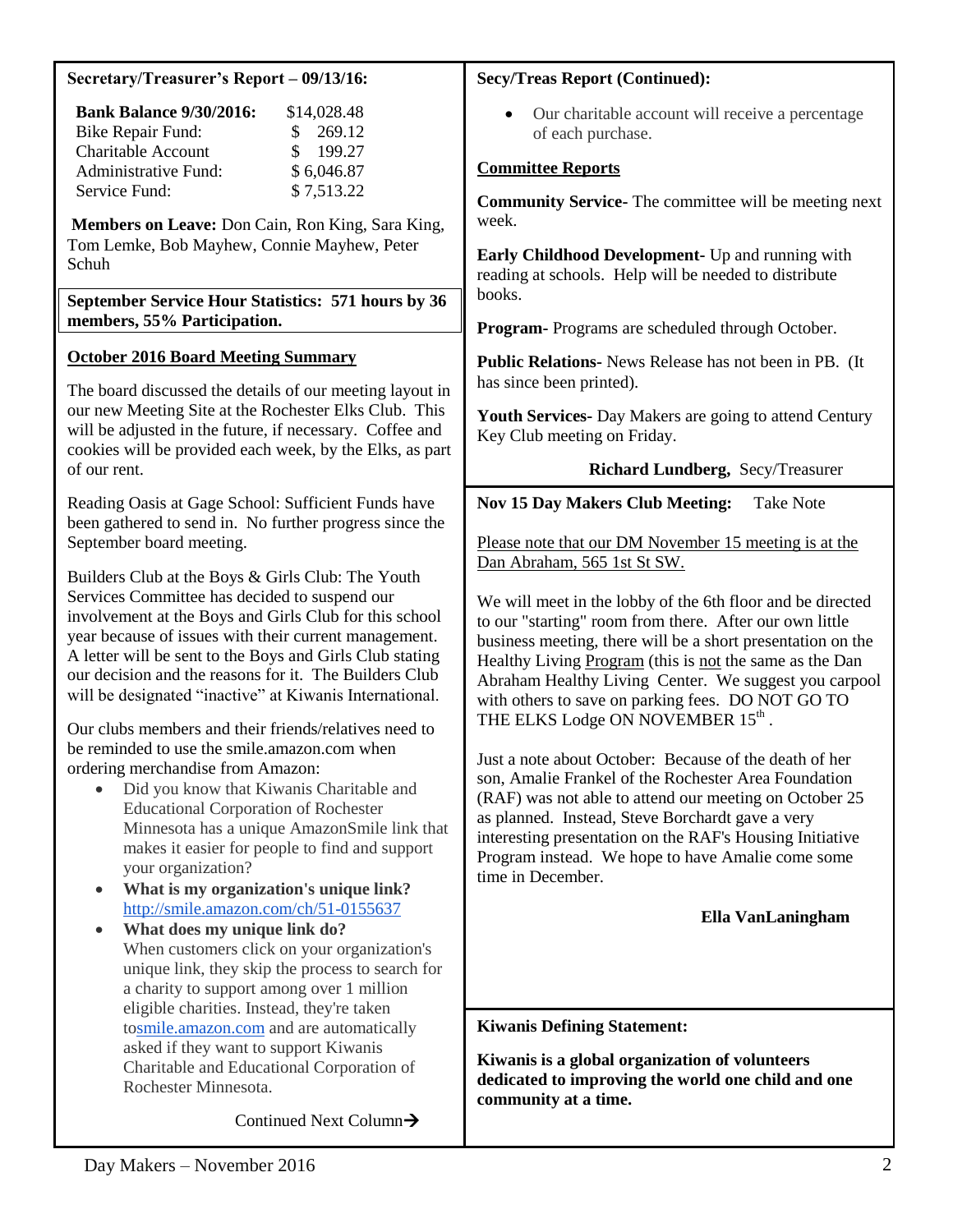#### **Day Makers Making a Difference:**

# **George F. Hixson Fellowship – William Schneider**

Congratulations to Bill Schneider on being awarded a Hixson Fellowship designated to the Kiwanis Eliminate Maternal/NeoNatal Tetanus fund.

In the past, Bill has personally acquired a Walter Zeller Fellowship in his name and a Hixson Fellowship for his wife Donna Schneider. (See July 2016 newsletter.)



Bill always knows the answer to the question, "What More Can I Do?"

Herb Erickson and Curt Pearson congratulated Bill Schneider for his years of service by driving our Century HS Key Club SLP program and his many service hours and his commitment to "altruistic service" with Zeller and Hixson Fellowship awards. He is definitely a, "I can do that!" Kiwanian..

Additionally, Dick Odell congratulated Bill Schneider for actively committing to our Club's pledge as a "Model Club" and in turn he demonstrates a leadership role in donating to our fund raising campaign to save 39,000 women and their newborn babies from the deadly Maternal/Neonatal Tetanus disease.

Again, congratulation Bill Schneider….well deserved.

 **Dick Odell**, Im Past Lt Gov Div 7 (2016-2017)  **Herb Erickson**, Eliminate Coord

## **Riverside K-Kids:**

Riverside K-Kids had their first meeting on October 10, 2016, when Jody Peterson, Cassandra Bartholomew and Curt Pearson acquainted them with Kiwanis. The second meeting on Monday, October 24, had the group doing a service project at Riverside. The group tackled the cleaning of the Butterfly Garden at the schools entry with the help of Day Maker members, Marie Bellabe, Ken Reding and Curt Pearson.



They also took the time to elect the following officers for 2016-2017. Each candidate explained why they should be selected for the office they chose. The following are the results:

- President: Georgia Lambert
- Vice president: Adriannah McKee
- Secretary: Anana Adiga
- Treasurer: Aaron Melchelke or Sam Elliot

The next meeting will be in the Art room at Riverside Elementary, beginning at 3:35 p.m. to 4:45 p. m. on Monday, November 7. The group will be making posters for Heritage Night at Riverside.

On Saturday, Oct. 29, some members volunteered to help at the Boo Fest at Century High School.

#### **Curt Pearson**